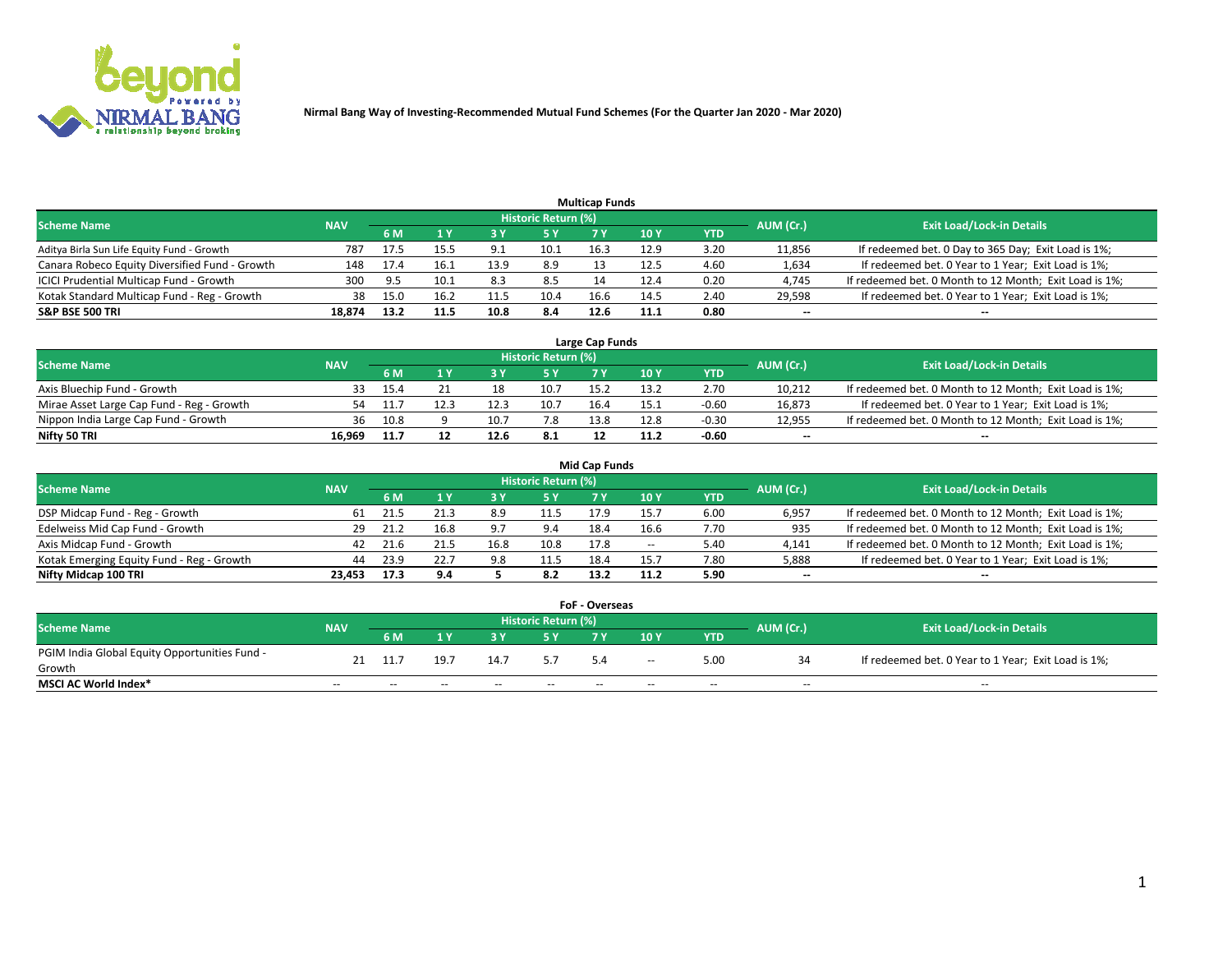

|                                                  |            |      |      |      | Historic Return (%) | Large & Midcap |      |            |                          |                                                     |
|--------------------------------------------------|------------|------|------|------|---------------------|----------------|------|------------|--------------------------|-----------------------------------------------------|
| <b>Scheme Name</b>                               | <b>NAV</b> | 6 M  |      |      | 5 Y                 |                | 10Y  | <b>YTD</b> | AUM (Cr.)                | <b>Exit Load/Lock-in Details</b>                    |
| Canara Robeco Emerging Equities - Growth         | 103        | 20.6 | 16.6 | 12.7 | 12.3                | 21.4           | 19.1 | 6.30       | 5,339                    | If redeemed bet. 0 Year to 1 Year; Exit Load is 1%; |
| Invesco India Growth Opportunities Fund - Growth |            | 16.2 |      | 13.5 | 9.7                 |                | 13.4 | 2.30       | 2,239                    | If redeemed bet. 0 Year to 1 Year; Exit Load is 1%; |
| Principal Emerging Bluechip Fund - Growth        | 114        | 21.4 |      | 10.1 | 11.3                |                | 15.4 | 5.50       | 2,117                    | If redeemed bet. 0 Year to 1 Year; Exit Load is 1%; |
| NIFTY Large Midcap 250 TRI                       | 7.626      | 15.5 | 12.2 | 10.6 | 9.6                 | 14.3           | 12.1 | 2.80       | $\overline{\phantom{a}}$ | $\overline{\phantom{a}}$                            |

| <b>Focused Funds</b>             |            |      |      |      |                     |      |               |            |           |                                                        |  |  |  |
|----------------------------------|------------|------|------|------|---------------------|------|---------------|------------|-----------|--------------------------------------------------------|--|--|--|
| <b>Scheme Name</b>               | <b>NAV</b> |      |      |      | Historic Return (%) |      |               |            | AUM (Cr.) | <b>Exit Load/Lock-in Details</b>                       |  |  |  |
|                                  |            | 6 M  |      |      |                     |      | $\sqrt{10}$ Y | <b>YTD</b> |           |                                                        |  |  |  |
| Axis Focused 25 Fund - Growth    |            | 18.4 | 24.5 | 16.9 | 12.4                | 15.1 | $- -$         | 3.90       | 9.110     | If redeemed bet. 0 Month to 12 Month; Exit Load is 1%; |  |  |  |
| SBI Focused Equity Fund - Growth | 160        | 18.4 | 24.9 | 15.9 | 11.9                | 15.2 | 17.5          | 4.20       | 6.924     | If redeemed bet. 0 Year to 1 Year; Exit Load is 1%;    |  |  |  |
| <b>S&amp;P BSE 500 TRI</b>       | 18.874     |      | 11.5 |      | 8.4                 | 12.6 | 11.1          | 0.80       | $\sim$    | $- -$                                                  |  |  |  |

|                                                |            |        |        |                     |      | <b>Small Cap Funds</b> |       |            |           |                                                     |
|------------------------------------------------|------------|--------|--------|---------------------|------|------------------------|-------|------------|-----------|-----------------------------------------------------|
| <b>Scheme Name</b>                             | <b>NAV</b> |        |        | Historic Return (%) |      |                        |       |            | AUM (Cr.) | <b>Exit Load/Lock-in Details</b>                    |
|                                                |            | 6 M    |        |                     | 5 Y  |                        | 10Y   | <b>YTD</b> |           |                                                     |
| Franklin India Smaller Companies Fund - Growth | 52         | - 11.7 | 2.9    |                     | 6.6  | 17.2                   | 15.6  | 4.20       | 6,929     | If redeemed bet. 0 Year to 1 Year; Exit Load is 1%; |
| HDFC Small Cap Fund - Growth                   | 40         | -8.5   | $-1.7$ | 8.4                 | 9.7  | 14.3                   | 12.4  | 4.30       | 9,233     | If redeemed bet. 0 Year to 1 Year; Exit Load is 1%; |
| L&T Emerging Businesses Fund - Reg - Growth    | 23         | 11.4   | 0.8    |                     | 10.4 | $ -$                   | $- -$ | 2.70       | 5,941     | If redeemed bet. 0 Year to 1 Year; Exit Load is 1%; |
| SBI Small Cap Fund - Growth                    | 57         | 21.9   | 20.9   | 13.8                | 14   |                        | 19.2  | 7.20       | 3,156     | If redeemed bet. 0 Year to 1 Year; Exit Load is 1%; |
| Nifty Smallcap 100 TRI                         | 7.622      | 17.0   | 5.2    | $-1.2$              | 3.7  | 9.4                    | 7.4   | 6.40       | $\sim$    | $- -$                                               |

## **ELSS Schemes (Tax Saving u/s 80-C)**

| <b>Scheme Name</b>                           | <b>NAV</b> |      |      | <b>Historic Return (%)</b> |           |       |        |      | AUM (Cr.) | <b>Exit Load/Lock-in Details</b> |
|----------------------------------------------|------------|------|------|----------------------------|-----------|-------|--------|------|-----------|----------------------------------|
|                                              |            | 6 M  | 4 Y  | 73 Y                       | <b>5Y</b> | 7 Y   | $-10V$ | YTD  |           |                                  |
| Aditya Birla Sun Life Tax Relief 96 - Growth |            | 16.9 |      | 11.4                       | 9.2       | ⊥.16  | 12.8   | 3.00 | 10,029    | Nil                              |
| Axis Long Term Equity Fund - Growth          |            | 18.4 | 23.9 | 16.3                       | 11.3      | 19.6  | 17.8   | 4.10 | 21,473    | Nil                              |
| Canara Robeco Equity Tax Saver Fund - Growth |            | 17.0 |      | 13.2                       | 8.6       | 13.5  |        | 4.60 | 1,005     | Nil                              |
| Invesco India Tax Plan - Growth              | 56         | 16.9 | 14.5 | 12.3                       | 9.6       | 16    | 14.4   | 3.60 | 988       | Nil                              |
| Mirae Asset Tax Saver Fund - Reg - Growth    | 19         | 14.1 | 15.6 | 14.5                       | $\sim$    | $- -$ | --     | 0.50 | 3,066     | Nil                              |
| S&P BSE 200 TRI                              | 6,096      | 12.7 | 11.8 | 11.5                       | 8.6       | 12.7  | 11.3   | 0.30 | $-$       | $- -$                            |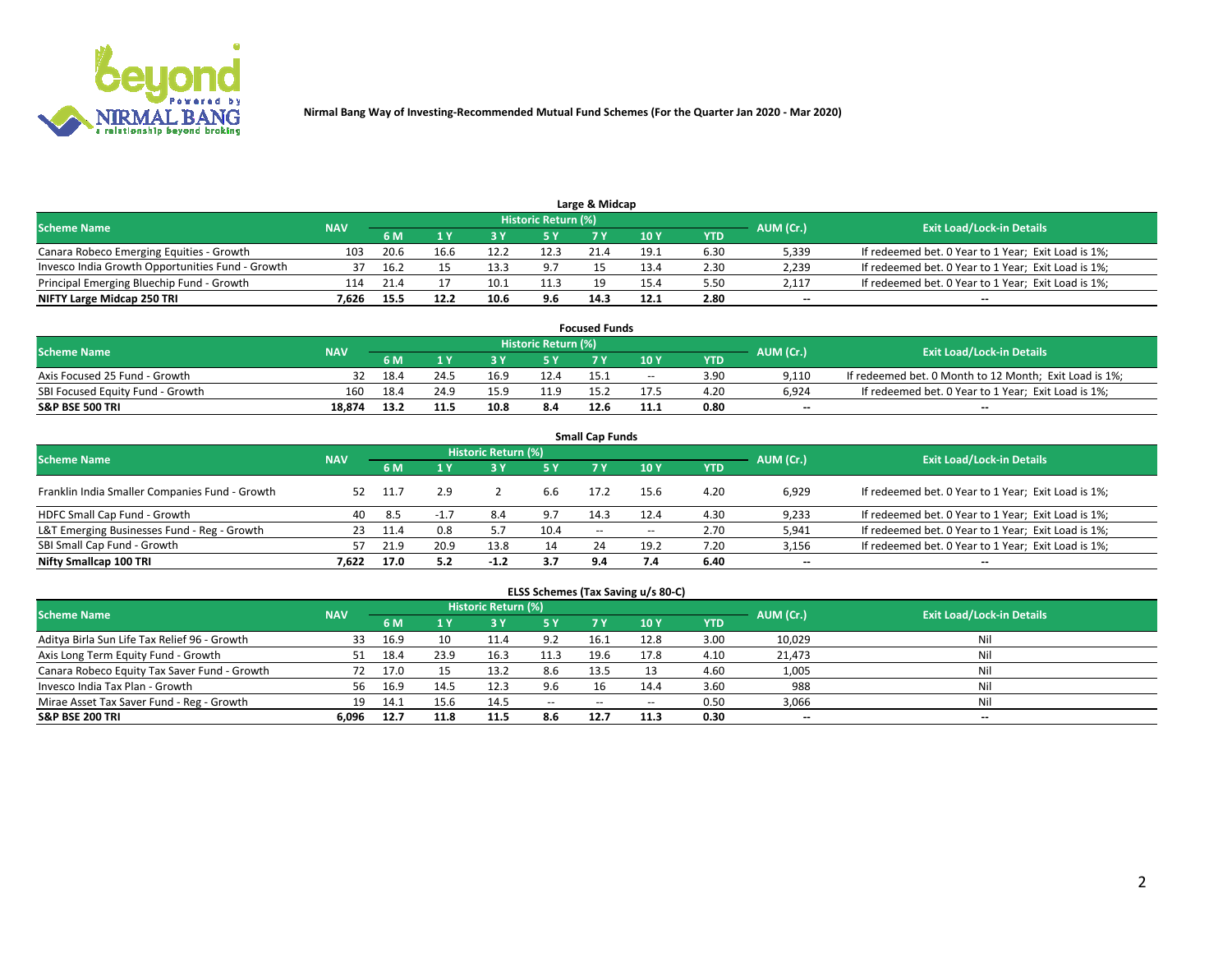

| <b>Contra/Value Fund</b><br>Historic Return (%) |            |      |      |      |      |      |      |      |           |                                                     |  |  |  |
|-------------------------------------------------|------------|------|------|------|------|------|------|------|-----------|-----------------------------------------------------|--|--|--|
| <b>Scheme Name</b>                              | <b>NAV</b> | 6 M  |      |      | 5 Y  | 7 Y  | 10Y  | YTD  | AUM (Cr.) | <b>Exit Load/Lock-in Details</b>                    |  |  |  |
| Kotak India EQ Contra Fund - Reg - Growth       |            | 14.8 |      | 13.7 | 9.2  | 13.4 | 11.7 | 2.60 | 882       | If redeemed bet. 0 Year to 1 Year; Exit Load is 1%; |  |  |  |
| Invesco India Contra Fund - Growth              |            |      | L3.1 | 12.4 | 10.2 | 16.8 | 13.5 | 3.80 | 4,596     | If redeemed bet. 0 Year to 1 Year; Exit Load is 1%; |  |  |  |
| UTI Value Opportunities Fund - Growth           | 67         | 17.0 | 15.9 | a q  |      |      | 11.7 | 3.20 | 4,560     | If redeemed bet. 0 Year to 1 Year; Exit Load is 1%; |  |  |  |
| Nippon India Value Fund - Growth                | 76         | 12.0 | 11.8 | q ۵  |      | 12.7 | 11.1 | 1.00 | 3,133     | If redeemed bet. 0 Year to 1 Year; Exit Load is 1%; |  |  |  |
| <b>S&amp;P BSE 500 TRI</b>                      | 18.874     | 13.2 |      |      | 8.4  | 12.6 | 11.1 | 0.80 | $\sim$    | $- -$                                               |  |  |  |

|                                                                           |            |      |      |                     |      | Sector/Thematic |       |            |           |                                                        |
|---------------------------------------------------------------------------|------------|------|------|---------------------|------|-----------------|-------|------------|-----------|--------------------------------------------------------|
| <b>Scheme Name</b>                                                        | <b>NAV</b> |      |      | Historic Return (%) |      |                 |       |            | AUM (Cr.) | <b>Exit Load/Lock-in Details</b>                       |
|                                                                           |            | 6 M  | 1 Y  | 73 Y                | 15 Y | 7 Y             | 10Y   | <b>YTD</b> |           |                                                        |
| Canara Robeco Consumer Trends Fund - Reg -<br>Growth                      | 45         | 21.7 | 17.7 | 15                  | 11.8 | 15.7            | 15.9  | 5.00       | 374       | If redeemed bet. 0 Year to 1 Year; Exit Load is 1%;    |
| Mirae Asset Great Consumer Fund - Growth                                  | 38         | 20.7 | 14.9 | 16.5                | 12.1 | 16.5            | $- -$ | 3.30       | 961       | If redeemed bet. 0 Year to 1 Year; Exit Load is 1%;    |
| <b>ICICI Prudential Technology Fund - Growth</b>                          | 62         | 6.0  | 0.7  | 16.8                | 7.8  | 16.8            | 16.5  | 6.00       | 409       | If redeemed bet. 0 Day to 15 Day; Exit Load is 1%;     |
| Nippon India Pharma Fund - Growth                                         | 158        | 16.0 | 4.3  | 5.1                 | 4.4  | 13.2            | 14.1  | 3.80       | 2,417     | If redeemed bet. 0 Year to 1 Year; Exit Load is 1%;    |
| BNP Paribas India Consumption Fund - Reg - Growth                         | 13         | 19.7 | 25.5 | $- -$               | --   | --              | $- -$ | 4.70       | 467       | If redeemed bet. 0 Month to 12 Month; Exit Load is 1%; |
| ICICI Prudential Banking and Financial Services Fund -<br>Retail - Growth | 69         | 13.1 | 17.7 | 12.2                | 12.5 | 17.4            | 17.7  | $-0.90$    | 3,592     | If redeemed bet. 0 Day to 15 Day; Exit Load is 1%;     |
| <b>S&amp;P BSE 500 TRI</b>                                                | 18.874     | 13.2 | 11.5 | 10.8                | 8.4  | 12.6            | 11.1  | 0.80       | --        | $\overline{\phantom{a}}$                               |

|                                                            |            |      |      |                     |        |      | <b>Dynamic Asset Allocation Funds</b> |            |                          |                                                          |
|------------------------------------------------------------|------------|------|------|---------------------|--------|------|---------------------------------------|------------|--------------------------|----------------------------------------------------------|
| <b>Scheme Name</b>                                         | <b>NAV</b> |      |      | Historic Return (%) |        |      |                                       |            | AUM (Cr.)                | <b>Exit Load/Lock-in Details</b>                         |
|                                                            |            | 6 M  |      | 3 Y                 | 5 Y    | 7 Y  | 10 <sub>Y</sub>                       | <b>YTD</b> |                          |                                                          |
| ICICI Prudential Balanced Advantage Fund - Reg -<br>Growth | 38         | 10.2 | 12.8 | 9.1                 | 8.9    | 12.2 | 12.5                                  | 0.80       | 28,528                   | If redeemed bet. 0 Year to 1 Year; Exit Load is 1%;      |
| Invesco India Dynamic Equity Fund - Growth                 | 31         | 7.6  | 9.4  |                     |        | 11.8 | 10.7                                  | 1.20       | 893                      | If redeemed bet. 0 Month to 3 Month; Exit Load is 0.25%; |
| Nippon India Balanced Advantage Fund - Growth              | 96         | 7.8  | 10.4 | 8.7                 | 7.1    | 11.6 | 11.4                                  | 1.40       | 2,694                    | If redeemed bet. 0 Month to 12 Month; Exit Load is 1%;   |
| HDFC Balanced Advantage Fund - Growth                      | 199        | 5.8  | 8.1  | 9.2                 | 8      | 11.2 | 11.1                                  | $-1.30$    | 44,498                   | If redeemed bet. 0 Year to 1 Year; Exit Load is 1%;      |
| SBI Dynamic Asset Allocation Fund - Reg - Growth           | 14         | 5.5  | 4.3  | 8.3                 | $\sim$ | --   | --                                    | $-0.80$    | 677                      | If redeemed bet. 0 Month to 12 Month; Exit Load is 1%;   |
| NIFTY 50 Hybrid Composite Debt 65:35 Index                 | 10,570     | 8.9  | 12.3 | 11                  | 8.3    | 11   | 10.4                                  | 0.0        | $\overline{\phantom{a}}$ | $- -$                                                    |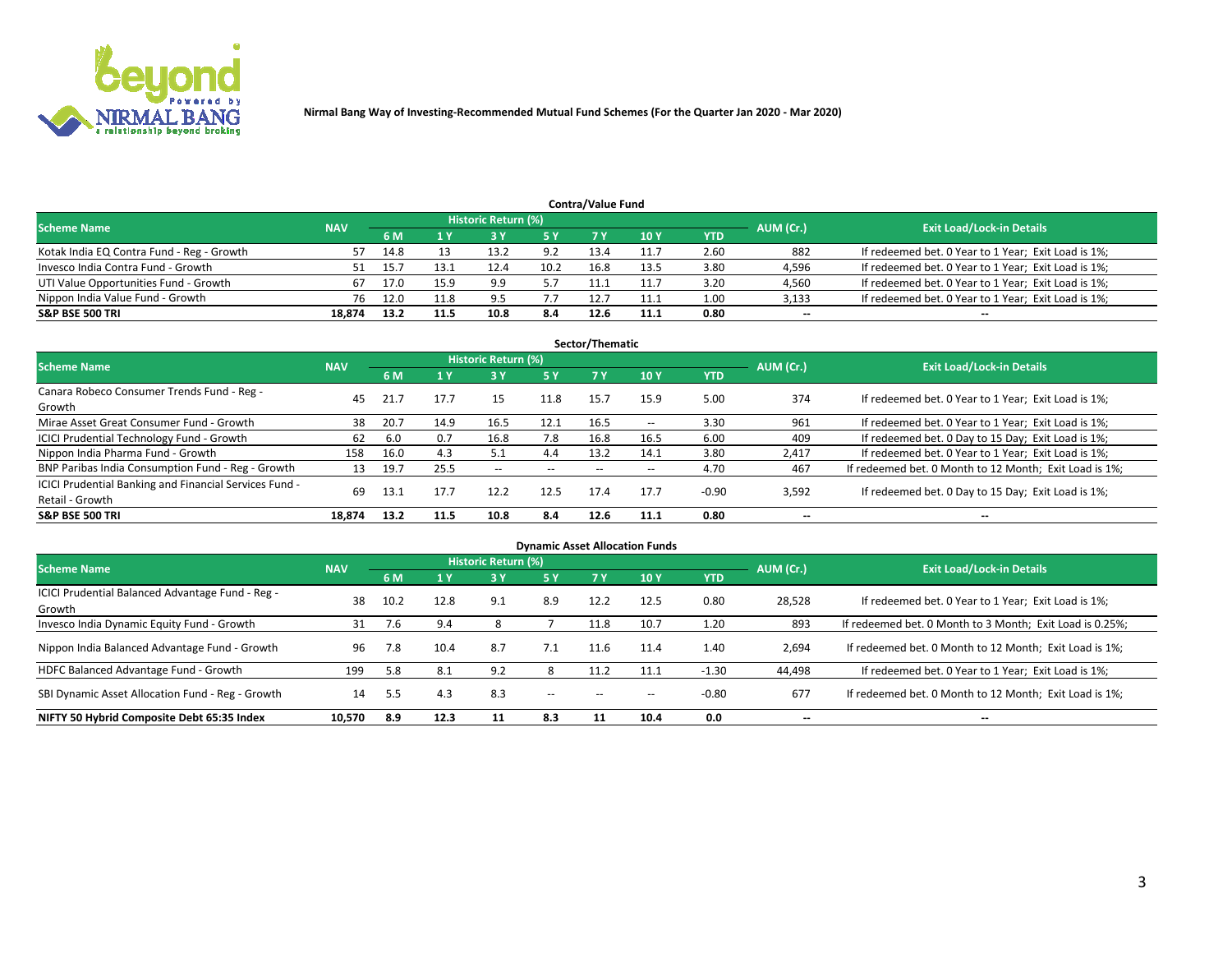

| <b>Hybrid Aggressive</b>                        |            |      |      |                            |        |                          |       |         |                          |                                                        |  |  |  |  |
|-------------------------------------------------|------------|------|------|----------------------------|--------|--------------------------|-------|---------|--------------------------|--------------------------------------------------------|--|--|--|--|
| <b>Scheme Name</b>                              | <b>NAV</b> |      |      | <b>Historic Return (%)</b> |        |                          |       |         | AUM (Cr.)                | <b>Exit Load/Lock-in Details</b>                       |  |  |  |  |
|                                                 |            | 6 M  |      |                            |        |                          | 10Y   | YTD     |                          |                                                        |  |  |  |  |
| ICICI Prudential Equity & Debt Fund - Growth    | 139        | 8.4  |      |                            | 8.6    | 13.8                     | 13.7  | $-0.70$ | 23,073                   | If redeemed bet. 0 Year to 1 Year; Exit Load is 1%;    |  |  |  |  |
| Mirae Asset Hybrid - Equity Fund - Reg - Growth | 16         | 9.5  | 12.1 | 10.5                       | $\sim$ | $\overline{\phantom{a}}$ | $- -$ | $-0.50$ | 3,190                    | If redeemed bet. 0 Year to 1 Year; Exit Load is 1%;    |  |  |  |  |
| SBI Equity Hybrid Fund - Growth                 | 149        | 13.0 | 18.6 |                            | 9.6    | 14.7                     | 12.6  | 2.60    | 31,620                   | If redeemed bet. 0 Month to 12 Month; Exit Load is 1%; |  |  |  |  |
| Canara Robeco Equity Hybrid Fund - Growth       | 174        | 13.9 | 14.7 |                            | 9.2    | 13.7                     | 12.9  | 3.40    | 2,824                    | If redeemed bet. 0 Year to 1 Year; Exit Load is 1%;    |  |  |  |  |
| NIFTY 50 Hybrid Composite Debt 65:35 Index      | 10,570     | 8.9  | 12.3 |                            | 8.3    |                          | 10.4  | 0.0     | $\overline{\phantom{a}}$ | $- -$                                                  |  |  |  |  |

|                                            | <b>Arbitrage Fund</b> |           |                                  |     |      |  |  |      |        |                                                          |  |  |  |  |  |
|--------------------------------------------|-----------------------|-----------|----------------------------------|-----|------|--|--|------|--------|----------------------------------------------------------|--|--|--|--|--|
| Scheme Name                                | <b>NAV</b>            | AUM (Cr.) | <b>Exit Load/Lock-in Details</b> |     |      |  |  |      |        |                                                          |  |  |  |  |  |
|                                            |                       | 1 M       | ያ M                              | 6 M |      |  |  | YTD  |        |                                                          |  |  |  |  |  |
| IDFC Arbitrage Fund - Reg - Growth         | 25.                   | - 6.2     |                                  |     | 6.2  |  |  | 7.30 | 11,944 | If redeemed bet. 0 Month to 1 Month; Exit Load is 0.25%; |  |  |  |  |  |
| Kotak Equity Arbitrage Fund - Reg - Growth | 28                    | b.3       |                                  | , b | -6.2 |  |  | 7.30 | 17,486 | If redeemed bet. 0 Day to 30 Day; Exit Load is 0.25%;    |  |  |  |  |  |
| Nippon India Arbitrage Fund - Growth       | 20                    | h'        |                                  |     | 6.2  |  |  | 7.40 | 10.528 | If redeemed bet. 0 Month to 1 Month; Exit Load is 0.25%; |  |  |  |  |  |

|                                          | <b>Equity Saver</b> |           |                                  |                          |                          |                          |       |            |        |                                                        |  |  |  |  |  |
|------------------------------------------|---------------------|-----------|----------------------------------|--------------------------|--------------------------|--------------------------|-------|------------|--------|--------------------------------------------------------|--|--|--|--|--|
| Scheme Name                              | <b>NAV</b>          | AUM (Cr.) | <b>Exit Load/Lock-in Details</b> |                          |                          |                          |       |            |        |                                                        |  |  |  |  |  |
|                                          |                     | 6 M       |                                  |                          | 5 V                      |                          | 10Y   | <b>YTD</b> |        |                                                        |  |  |  |  |  |
| Axis Equity Saver Fund - Reg - Growth    |                     |           |                                  | 8.5                      | $\sim$ $\sim$            | $- -$                    | $- -$ | 1.60       | 812    | If redeemed bet. 0 Month to 12 Month; Exit Load is 1%; |  |  |  |  |  |
| Kotak Equity Savings Fund - Reg - Growth |                     |           |                                  |                          |                          | $\overline{\phantom{a}}$ | --    | 0.90       | 1,843  | If redeemed bet. 0 Year to 1 Year; Exit Load is 1%;    |  |  |  |  |  |
| CRISIL Hybrid 50+50 - Moderate Index*    | $- -$               |           | $\overline{\phantom{a}}$         | $\overline{\phantom{a}}$ | $\overline{\phantom{a}}$ | $\sim$                   | --    | $- -$      | $\sim$ | $- -$                                                  |  |  |  |  |  |

| <b>Liquid Funds</b>              |            |                   |     |                            |       |     |            |                 |                          |                                  |  |  |  |
|----------------------------------|------------|-------------------|-----|----------------------------|-------|-----|------------|-----------------|--------------------------|----------------------------------|--|--|--|
| <b>Scheme Name</b>               | <b>NAV</b> |                   |     | <b>Historic Return (%)</b> |       |     | <b>YTM</b> | Avg             | AUM (Cr.)                | <b>Exit Load/Lock-in Details</b> |  |  |  |
|                                  |            | $4 \, \mathrm{W}$ | ว พ | l M                        | 3 M   | 1Y  |            | <b>Maturity</b> |                          |                                  |  |  |  |
| Axis Liquid Fund - Growth        | 2.174      |                   |     |                            | 5.2   |     | , 29       | 0.17            | 29,119                   | *Ref Footnote                    |  |  |  |
| IDFC Cash Fund - Reg - Growth    | 2.371      |                   |     |                            | 4.9   |     | 5.09       | 0.13            | 10,312                   | *Ref Footnote                    |  |  |  |
| Kotak Liguid Fund - Reg - Growth | 3,966      |                   |     |                            | ـ . ـ |     | 28، ر      | 0.14            | 27,114                   | *Ref Footnote                    |  |  |  |
| <b>CRISIL Liquid Fund Index</b>  | $\sim$     | 5.8               |     | 5.4                        | 5.6   | $-$ | --         | $-$             | $\overline{\phantom{a}}$ | $\sim$                           |  |  |  |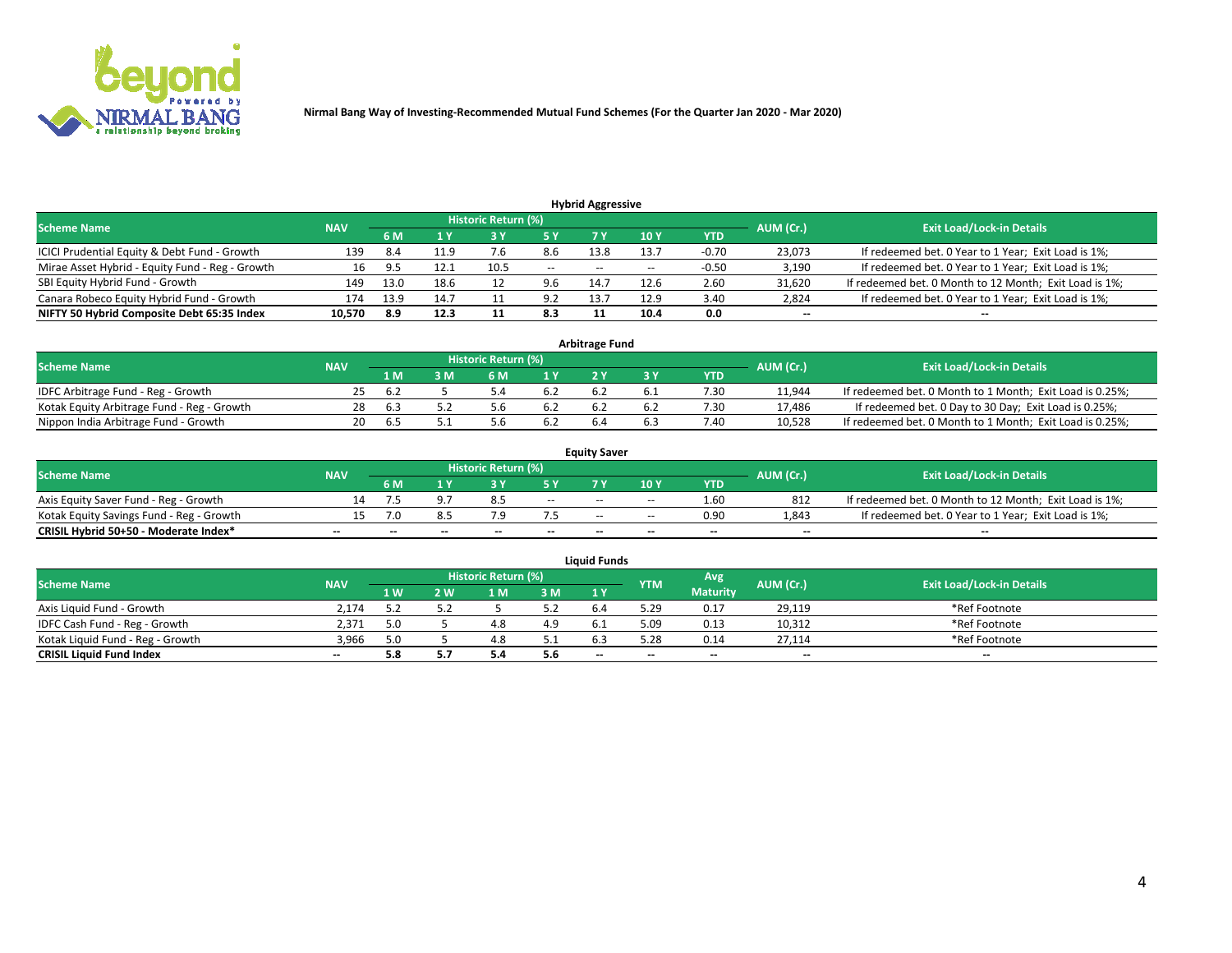

|                                               |            |          |      |                     |       | <b>Ultra Short Fund</b> |            |                 |           |                                  |
|-----------------------------------------------|------------|----------|------|---------------------|-------|-------------------------|------------|-----------------|-----------|----------------------------------|
| <b>Scheme Name</b>                            | <b>NAV</b> |          |      | Historic Return (%) |       |                         | <b>YTM</b> | Avg             | AUM (Cr.) | <b>Exit Load/Lock-in Details</b> |
|                                               |            | 1 M      | 3 M  | 6 M                 | 1 Y   | 3 Y                     |            | <b>Maturity</b> |           |                                  |
| IDFC Ultra Short Term Fund - Reg - Growth     |            | 5.8      | 5.8  | $b_{\cdot}$         | 7.8   | $- -$                   | 5.78       | 0.41            | 4,408     | Nil                              |
| Sundaram Ultra Short Term Fund - Reg - Growth |            | $\Delta$ |      |                     | $- -$ |                         | 5.57       | 0.29            | 362       | Nil                              |
| L&T Ultra Short Term Fund - Growth            |            |          |      | b.                  |       |                         | 5.8        | 0.49            | 2,454     | Nil                              |
| <b>NIFTY Ultra Short Duration Debt Index</b>  | 4.023      | -6.4     | -6.2 | <b>D.</b>           | 7.6   |                         | $\sim$     | $\sim$          | $\sim$    | $- -$                            |

| <b>Money Market Fund</b>                         |            |     |     |                     |        |    |            |                 |           |                                  |  |  |  |
|--------------------------------------------------|------------|-----|-----|---------------------|--------|----|------------|-----------------|-----------|----------------------------------|--|--|--|
| <b>Scheme Name</b>                               | <b>NAV</b> |     |     | Historic Return (%) |        |    | <b>YTM</b> | 'Avg            | AUM (Cr.) | <b>Exit Load/Lock-in Details</b> |  |  |  |
|                                                  |            | 1 M | 3 M | 6 M                 | 1 Y    | 3Y |            | <b>Maturity</b> |           |                                  |  |  |  |
| Aditya Birla Sun Life Money Manager Fund - Reg - | 266        | 5.9 | 5.8 | 6.6                 | 7.8    |    | 5.91       | 0.39            | 10,878    | Nil                              |  |  |  |
| Growth                                           |            |     |     |                     |        |    |            |                 |           |                                  |  |  |  |
| Franklin India Savings Fund - Growth             |            |     |     | 6.8                 | 8.2    |    | 5.75       | 0.38            | 4,724     | Nil                              |  |  |  |
| Nippon India Money Market Fund - Growth          | 3.005      |     |     | 6.7                 | 7.9    |    | 5.55       | 0.30            | 3,805     | Nil                              |  |  |  |
| <b>CRISIL Liquid Fund Index</b>                  | $- -$      |     | 5.6 | 5.8                 | $\sim$ | -- | --         | $\sim$          | $\sim$    | $\sim$                           |  |  |  |

| <b>Short Term Fund</b>                          |            |      |     |                            |      |           |            |                 |           |                                  |  |  |  |  |
|-------------------------------------------------|------------|------|-----|----------------------------|------|-----------|------------|-----------------|-----------|----------------------------------|--|--|--|--|
| <b>Scheme Name</b>                              | <b>NAV</b> |      |     | <b>Historic Return (%)</b> |      |           | <b>YTM</b> | Avg             | AUM (Cr.) | <b>Exit Load/Lock-in Details</b> |  |  |  |  |
|                                                 |            | 1 M  | 3 M | 6 M                        | 1Y   | <b>3Y</b> |            | <b>Maturity</b> |           |                                  |  |  |  |  |
| Axis Short Term Fund - Growth                   |            | 9.4  | 7.6 | 8.6                        | 10.2 |           | 6.65       | 2.50            | 4,404     | Nil                              |  |  |  |  |
| HDFC Short Term Debt Fund - Growth              |            | 10.9 | 8.5 | 9.3                        | 10.3 |           | 7.17       | 3.05            | 10,519    | Nil                              |  |  |  |  |
| IDFC Bond Fund - Short Term Plan - Reg - Growth | 41         | 9.9  | 6.9 | 8.7                        | 10.2 |           | 6.79       | 2.23            | 11,757    | Nil                              |  |  |  |  |
| Kotak Bond Short Term Fund - Reg - Growth       | 38         | 9.9  |     | 8.2                        | 10   |           | / .16      | 2.94            | 10,602    | Nil                              |  |  |  |  |
| L&T Short Term Bond Fund - Reg - Growth         | 19.        | 8.8  | 6.3 |                            | 97   |           | 6.67       | 2.24            | 4,866     | Nil                              |  |  |  |  |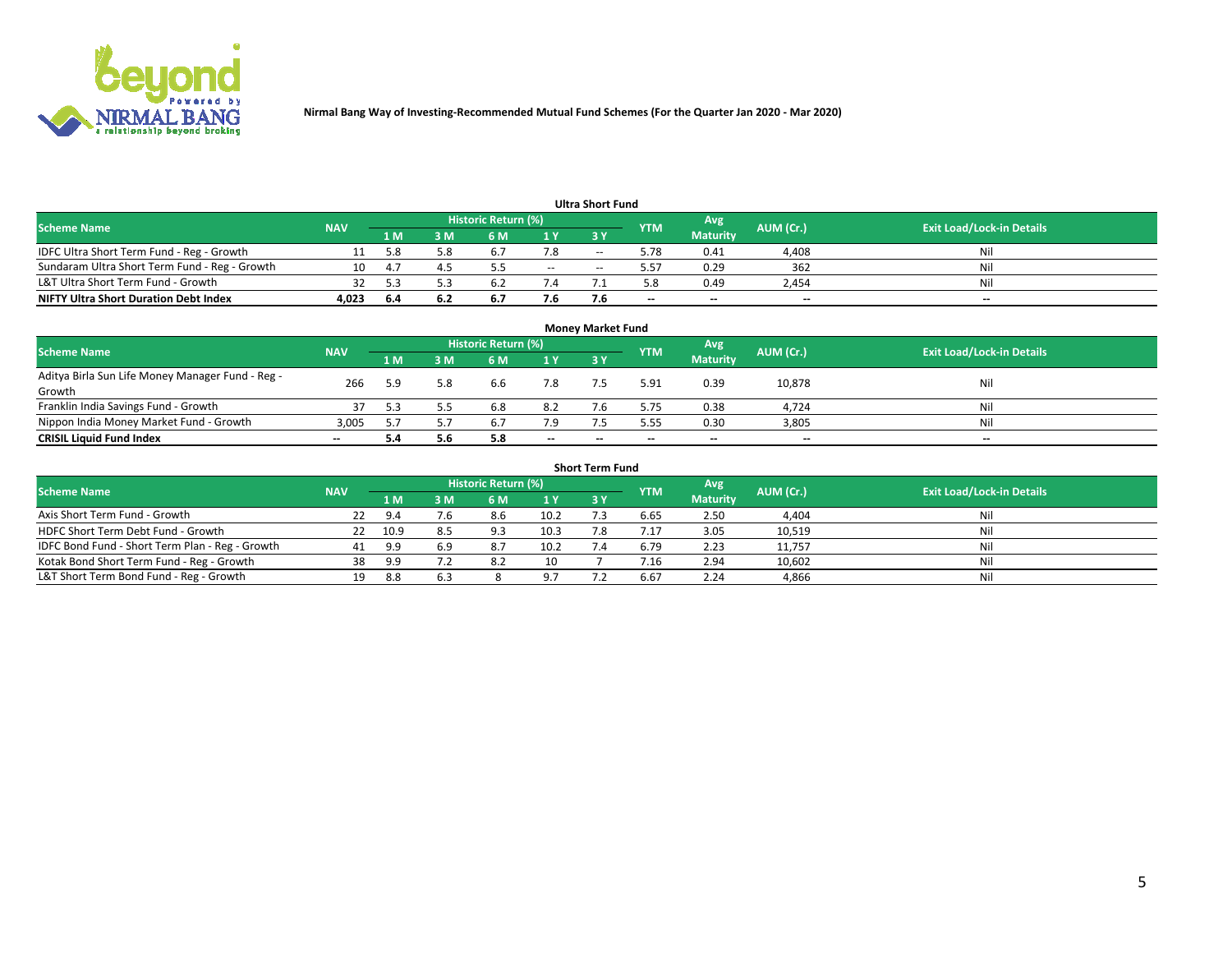

| <b>Low Duration Fund</b>                  |            |     |     |                            |      |  |            |                 |           |                                  |  |  |  |
|-------------------------------------------|------------|-----|-----|----------------------------|------|--|------------|-----------------|-----------|----------------------------------|--|--|--|
| <b>Scheme Name</b>                        | <b>NAV</b> |     |     | <b>Historic Return (%)</b> |      |  | <b>YTM</b> | Avg             | AUM (Cr.) | <b>Exit Load/Lock-in Details</b> |  |  |  |
|                                           |            | 1 M | ያ M | 5 M                        | 4 V. |  |            | <b>Maturity</b> |           |                                  |  |  |  |
| Axis Treasury Advantage Fund - Growth     | 2.235      | 6.8 |     |                            | 8.8  |  |            | 0.90            | 3,949     | Nil                              |  |  |  |
| Canara Robeco Savings Fund - Reg - Growth |            | b.4 |     | b.                         |      |  | 5.98       | 0.90            | 1,112     | Nil                              |  |  |  |
| IDFC Low Duration Fund - Reg - Growth     |            |     |     |                            | 8.4  |  | 5.88       | 0.79            | 5,323     | Nil                              |  |  |  |

| <b>Banking &amp; PSU Bond Funds</b>            |            |      |    |                            |      |           |            |                 |           |                                  |  |  |  |
|------------------------------------------------|------------|------|----|----------------------------|------|-----------|------------|-----------------|-----------|----------------------------------|--|--|--|
| <b>Scheme Name</b>                             | <b>NAV</b> |      |    | <b>Historic Return (%)</b> |      |           | <b>YTM</b> | Avg             | AUM (Cr.) | <b>Exit Load/Lock-in Details</b> |  |  |  |
|                                                |            | 1 M  | sм | 6 M                        |      | <b>3Y</b> |            | <b>Maturity</b> |           |                                  |  |  |  |
| HDFC Banking and PSU Debt Fund - Reg - Growth  |            | 11.0 |    |                            |      |           | 7.24       | 3.05            | 4,848     | Ni                               |  |  |  |
| Kotak Banking and PSU Debt Fund - Reg - Growth | 46         |      |    |                            | 11.5 |           | 7.09       | 3.81            | 4,204     | Ni                               |  |  |  |
| IDFC Banking & PSU Debt Fund - Reg - Growth    |            |      |    |                            | 12.3 |           | 6.95       | 3.14            | 12.627    | Ni                               |  |  |  |

| <b>Corporate Bond Funds</b>                         |            |      |                            |     |            |            |           |                                  |        |                                                         |  |  |  |
|-----------------------------------------------------|------------|------|----------------------------|-----|------------|------------|-----------|----------------------------------|--------|---------------------------------------------------------|--|--|--|
| <b>Scheme Name</b>                                  | <b>NAV</b> |      | <b>Historic Return (%)</b> |     | <b>YTM</b> | Avg        | AUM (Cr.) | <b>Exit Load/Lock-in Details</b> |        |                                                         |  |  |  |
|                                                     |            | 1 M  | 8 M                        | 6 M | 1 Y        | <b>3 Y</b> |           | <b>Maturity</b>                  |        |                                                         |  |  |  |
| ICICI Prudential Corporate Bond Fund - Reg - Growth |            | 9.9  | 7.9                        | 8.7 | 10.3       |            | 6.96      | 2.40                             | 11,339 | Nil                                                     |  |  |  |
| L&T Triple Ace Bond Fund - Reg - Growth             |            | 15.3 | 10.7                       |     | 14.6       | 6.6        | 7.58      | 8.28                             | 2,298  | If redeemed bet. 0 Month to 3 Month; Exit Load is 0.5%; |  |  |  |
| Kotak Corporate Bond Fund - Std - Growth            | 2,667      | 9.4  |                            | 8.6 | 9.8        |            | 6.82      | 1.72                             | 4,418  | Nil                                                     |  |  |  |

| <b>Credit Risk Fund</b>                    |            |      |     |                            |      |    |            |                 |           |                                                           |  |  |  |
|--------------------------------------------|------------|------|-----|----------------------------|------|----|------------|-----------------|-----------|-----------------------------------------------------------|--|--|--|
| <b>Scheme Name</b>                         | <b>NAV</b> |      |     | <b>Historic Return (%)</b> |      |    | <b>YTM</b> | Avg             | AUM (Cr.) | <b>Exit Load/Lock-in Details</b>                          |  |  |  |
|                                            |            | 1 M  | I M | 6 M                        | 1 Y  | 3Y |            | <b>Maturity</b> |           |                                                           |  |  |  |
| ICICI Prudential Credit Risk Fund - Growth | 22         | 12.7 |     | 10.7                       | 10.3 |    | 9.44       | 2.28            | 12,126    | If redeemed bet. 0 Year to 1 Year; Exit Load is 1%;       |  |  |  |
| Kotak Credit Risk Fund - Reg - Growth      |            | 10.8 | 8.9 | 9.8                        | 9.7  |    | 8.94       | 2.70            | 5,043     | If redeemed bet. 0 Year to 1 Year; Exit Load is 1%;       |  |  |  |
|                                            |            |      |     |                            |      |    |            |                 |           | If redeemed bet. 0 Month to 12 Month; Exit Load is 3%; If |  |  |  |
| SBI Credit Risk Fund - Growth              |            |      | 6.8 | 8.⊥                        |      |    | 8.69       | 2.49            | 5,076     | redeemed bet. 12 Month to 24 Month; Exit Load is 1.5%; If |  |  |  |
|                                            |            |      |     |                            |      |    |            |                 |           | redeemed bet. 24 Month to 36 Month; Exit Load is 0.75%;   |  |  |  |